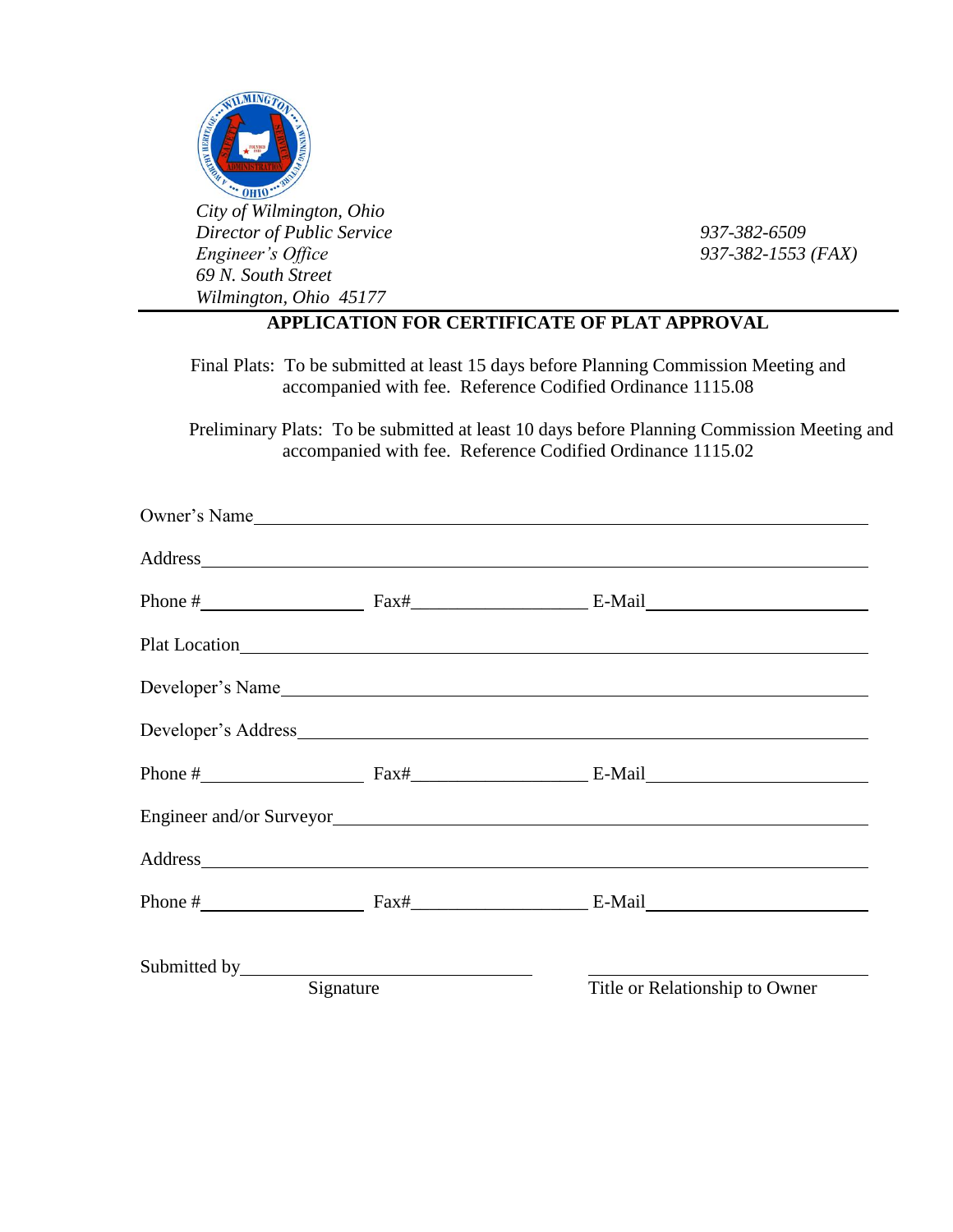| <b>Intent of Developer</b>                                                                                                                                                                                                           |
|--------------------------------------------------------------------------------------------------------------------------------------------------------------------------------------------------------------------------------------|
|                                                                                                                                                                                                                                      |
| Drainage: <u>the contract of the contract of the contract of the contract of the contract of the contract of the contract of the contract of the contract of the contract of the contract of the contract of the contract of the</u> |
|                                                                                                                                                                                                                                      |
|                                                                                                                                                                                                                                      |
|                                                                                                                                                                                                                                      |
| Does proposed water supply meet the minimum requirements as established by the<br>Health Department? Ves No Does Sewage Disposal? Yes No<br>Deed Restrictions, if any:                                                               |
| Expected Completion Date:                                                                                                                                                                                                            |
| Plat Fee: $$10.00 + $1.00$ per lot (\$15.00 Minimum Fee)                                                                                                                                                                             |
| Fire Hydrant Fee - Rental for 1 year (if applicable)<br>Public Fire Hydrant (on public property) \$42.00 per hydrant<br>Private Fire Hydrant (on private property) \$66.00 per hydrant __________________                            |
| <b>TOTAL</b>                                                                                                                                                                                                                         |

*Make checks payable to: City of Wilmington*